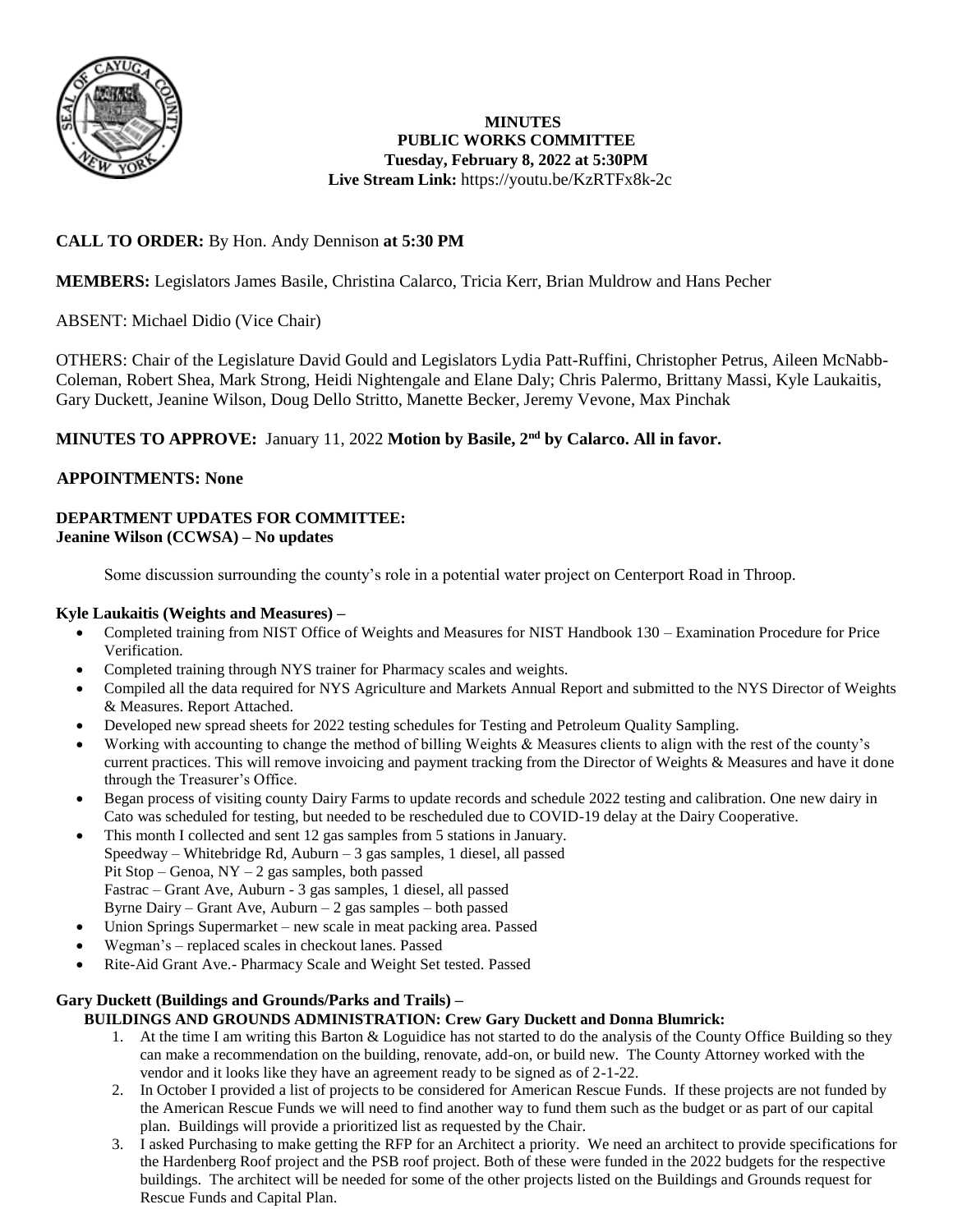- 4. We are working on the Court Tenant work as follows:
	- The construction of the wall was awarded to Bellows Construction out of Syracuse, they provided the lowest quote for the project. The replacement window is on order for the door.
	- Gary is working with Ed's crew getting the necessary quotes on the blinds and the carpets.
- 5. Donna has been busy with year-end/new year work including open PO's to be carried over, opening new PO's for 2022, processing salary adjustments, etc.
- 6. We filled the Part Time Building Maintenance Mechanic position authorized by Resolution 350-21. The new person starts 2/7/2022.
- 7. Ed's downtown crew and Mitch's PSB crew have both been short staffed in January. Ed's crew continues to be short staffed going into February.
- 8. As we discussed last month we have an abundance of old office furniture including desks, chairs and filing cabinets that are in storage. The next step in the process to dispose of these items per policy 60a "Fixed Asset Policy" is to offer them to County Departments. I will do this as soon as Ed's crew is back to full staff. Items remaining after the County Department have made their choices will be offered to County Town and Villages per policy followed by disposal by Public Auction.
- 9. Work is continuing to separate Buildings and Parks.\

#### **DOWNTOWN: Crew Ed Eberhardt, Al Raymond, Paul France, and Jeff King:**

- 1. In addition to routine maintenance, preventive maintenance and the day to day efforts for snow and ice removal Ed and his team responded to 156 maintenance requests so far in January. This time of year, there are multiple requests for minor renovations and moving records.
- 2. As stated above Ed's crew has been short staffed in January and going into February.
- 3. Ed and his team have completed the renovations and changes in the Finance Office on the fifth floor.
- 4. Ed and his team continue work on the painting portion of the Court Tenant Work.
- 5. Ed has an idea that will significantly save money on the replacement for the failed HVAC equipment in the Historic Post Office. He will be working on this as time permits. Note it needs to be done before the summer cooling season.
- 6. Jon Borsa (Parks) continues to provide snow removal at Mental Health on a regular basis. He will be assisting with other snow removal downtown as well.

#### **COUNTY HOUSE ROAD and TOWERS: Crew Mitch Brown, Ben McIntyre, Bruce Simmons and Greg Purcell:**

- 1. In addition to routine maintenance and the day to day efforts for snow and ice removal Mitch and his team responded to 186 maintenance requests so far in January.
- 2. They continue to perform extra sanitizing efforts due to COVID.
- 3. As stated above Mitch's crew has also been short staffed in January.
- 4. Park's Building Maintenance Mechanic, Jon Borsa, is assisting Mitch with plumbing repairs.
- 5. Working on converting the PSB back to NYSEG. (Resolution 197-21). NYSEG has installed the new pole required for the project and they have a transformer for the project. We have an agreement with O'Connell Electric to install the line. NYSEG noted some additional work that will need to be done by O'Connell Electric. Mitch and Gary are meeting with O'Connell on site 2-1-22.
- 6. The Solar Project was scheduled to start in January but as of 2/1/2022 nothing has started.

# **New Business?**

#### **Any Questions?**

# **Doug Dello Stritto (Parks) –**

# **Parks Department Updates:**

- 1. The Parks Department continues to work with IT and Civic Plus to migrate the reservation system to the county website. Testing and launch expected this month.
- 2. The Parks Department has begun logo redesign to create consistent communications, signage and markings for all department facilities.

#### **Area Updates:**

# **Emerson Park:**

- 1. The Parks Department was unsuccessful in securing CFA grant application funds intended for Deauville Island design. A phasing plan is being designed to offer flexibility is seeking alternative funding sources.
- 2. Friends of Emerson Park will be hosting a can drive on February 19th and an Easter Egg Hunt on April 16th at Emerson Park.
- 3. Summer Programming: The Parks Department is designing a free summer music and movie series on Deauville Island with the help of the Friends of Emerson Park.

#### **Ward W. O'Hara Ag Museum/Dr. Joseph F. Karpinski Sr. Educational Center Update (Tim Quill Director PT):** 2021 Highlights:

- 1. 30,945 Visitors
- 2. Installed a 36 Security Camera System to monitor activity inside and part of the parameter of the museum
- 3. Sealed parking lot at museum
- 4. Installed 18 free standing DVD/TV exhibit information kiosks throughout the museum
- 5. Refurbished a number of museum exhibits
- 6. Completed the pouring of sidewalks, and door pads around museum and Educational Center \*Most of these costs were paid for by museum annual patron campaign and donations made to museum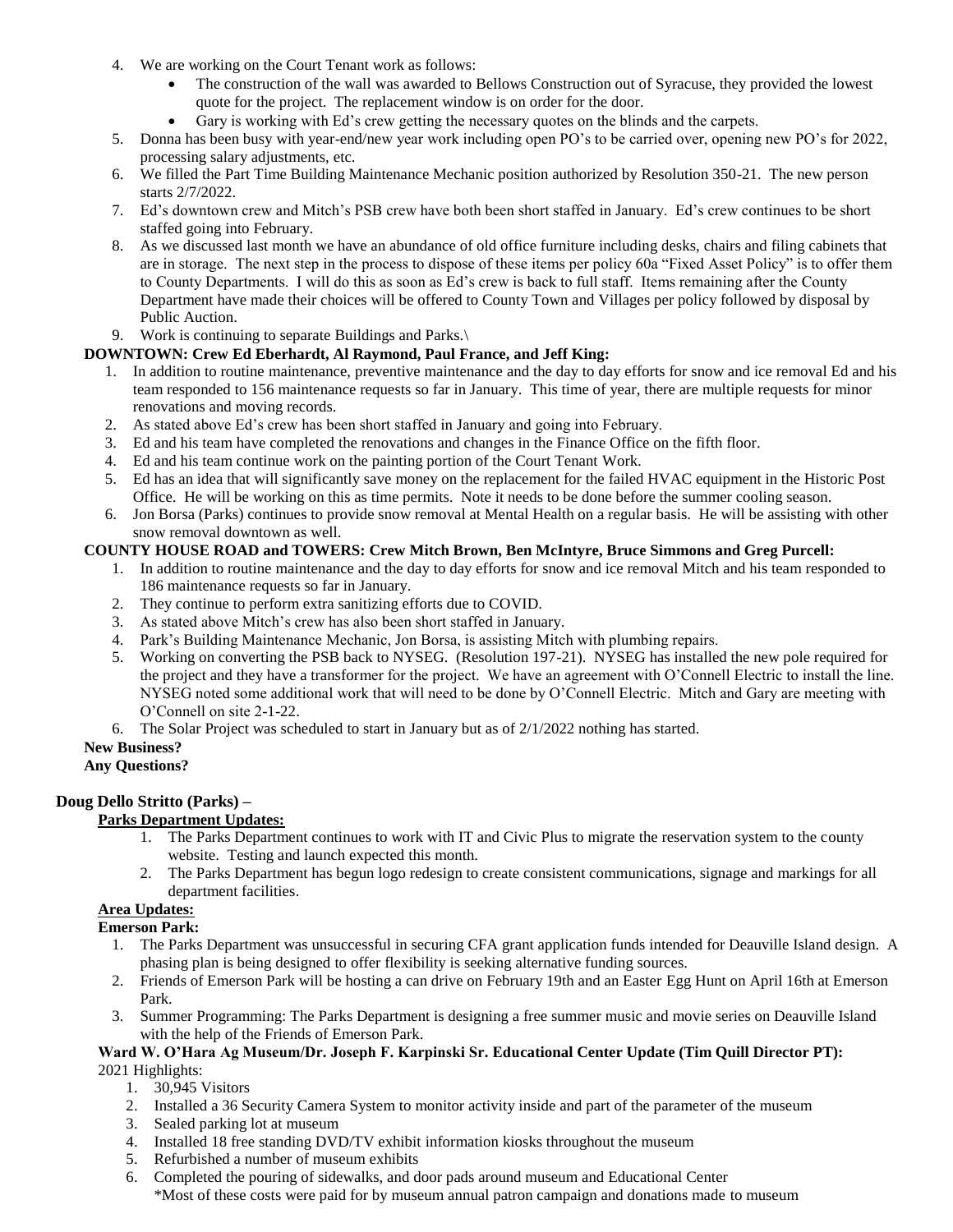2022 Highlights:

- 1. Museum will expand its days and hours: Open 361 days, closed Christmas, New Years, Easter and Thanksgiving
- 2. July and August hours: 9-5 (previously10-4) to accommodate summer visitors.
- 3. The museum is the ONLY museum in Cayuga County open on Mondays
- 4. Since October 1, 2021 the 2022 Patron Campaign has taken in \$17,110.00
- 5. Major Events in 2021
	- a. Festival of Trees November 15, 2021 thru January 31, 2022
	- b. Halloween at Museum Saturday October 23, 2021
	- c. Christmas Open House Sunday December 12, 2021
	- d. Martha Shaw Harvesting History Series Sept./Oct./Nov./Dec.
	- e. Easter Egg Hunt at Museum March and April 2021
	- f. Halloween Witch Hat Hunt October 1 thru 31, 2021
	- g. Museum Patron/Volunteer/Staff Appreciation Dinner September 30, 2021
- 6. Major Events Planned for 2022
	- a. Martha Shaw Harvesting History Series Second Thursday of Month January –June and September –December.
	- b. Old Ways Day at Museum Saturday June 4, 2022
	- c. Second Annual Easter Egg Hunt March 15 thru April 18, 2022
	- d. Second Annual Witch Hat Hunt at Museum October 1 thru 31, 2022
	- e. Festival of Trees at Museum November 14, 2022 thru January 31, 2023
	- f. Halloween At Museum Saturday October 22, 2022
	- g. Christmas Open House at Museum Sunday December 11, 2022
	- h. Patron/Volunteer/Staff Recognition Dinner Thursday June 9, 2022

#### **Sterling Nature Center (Jim D'Angelo Director):**

- 1. Executed contracts have been received. Construction meetings for the new facility have commenced.
- 2. End of Year Facebook Fundraiser our goal was \$1,000, 23 donors generated \$1,120 online donations.
	- a. Six donors mailed-in \$235 instead of going through Facebook.
	- b. In total 29 donors gave \$1,455 to the End of Year Campaign
- 3. 2021 Big Year results: 146 Species observed by staff
- 4. 210 species of bird have been reported on eBird.org in total, 164 species were reported in 2021 on eBird.org
- 5. 6 new species were observed: Tundra Swan, Semipalmated Plover, Least Sandpiper, Lesser Yellowlegs, Lesser Scaup, and Red Crossbill
- 6. Jim D'Angelo, Sterling Nature Center Director met with a representative of CLEAR (Coastal Lakeshore Economy and Resiliency initiative) to discuss the Nature Center's ideas and insights regarding some of the strategies that they are proposing. CLEAR is a state-led initiative to promote resiliency projects and programs along the Lake Ontario and St. Lawrence River shoreline, this is related to the REDI program.
- 7. Citizen Science projects SNC is participating in
- a. Project Feeder Watch; joined 1-6-2022
	- b. ebird, ongoing bird observation submissions
	- c. New York Breeding Bird Atlas, 2022 is the 3rd of 5 years for this project.
	- d. iMap Invasive, started in 2021
- 8. Programing
	- a. Utilizing Facebook Live to publicize upcoming programs and do short 5 minutes along the trail episodes on special teachable moments.
	- b. Winter programing and attendance may be impacted by COVID.
	- c. Recent and upcoming programs & meetings:

Friends Meeting December 4

CLEAR Meeting December 9

Winter Water Fowl and other Birds December 11 (08)

Sunset, Full Moon Walk December 18 (cold rain)

- Meeting with Contractor, December 21
- Year's End Hike December 31 (09)
- First Day Hike, January 1 (13)
- Owl Prowl, January 14 & 15 4pm
- Birds and Nests, January 28 & 29 at 1pm
- Board meeting, Feb 5 9am
- Winter Wildlife, in person Feb 11 & 12 1pm; Facebook Live Feb 13
- Let's Go Exploring, Winter Break Program Feb 23 & 24

# Winter Botany, Feb 25 & 26

# **Trail Update: Nothing new to report.**

The Cato-Brutus Trail: Cayuga County has received the contract for Bridge A construction.

# **Owasco Flats: Nothing new to report.**

# **Brian Soper (Highway) –**

As weather allows we are hauling stone and replacing culverts in preparation for seasons paving.